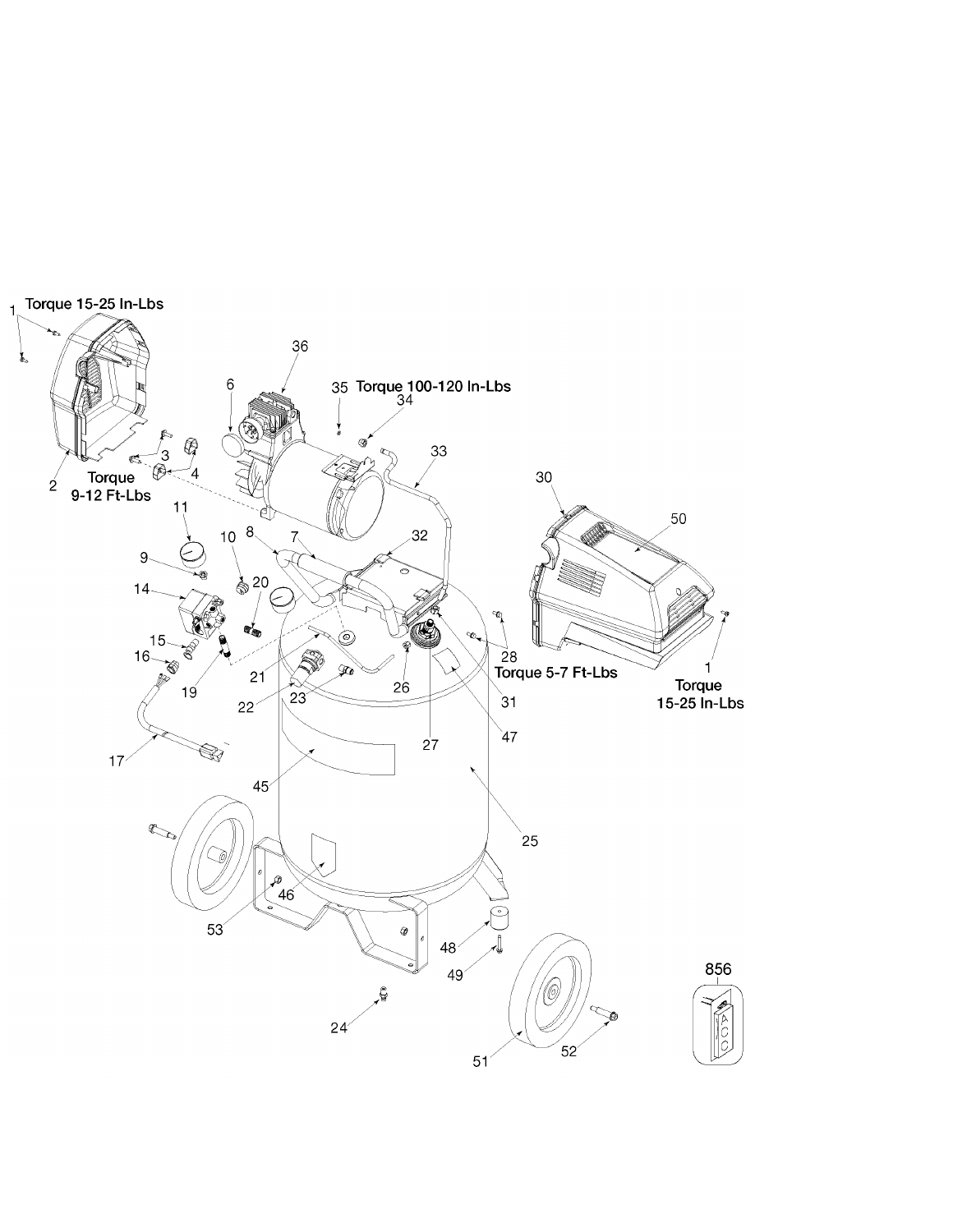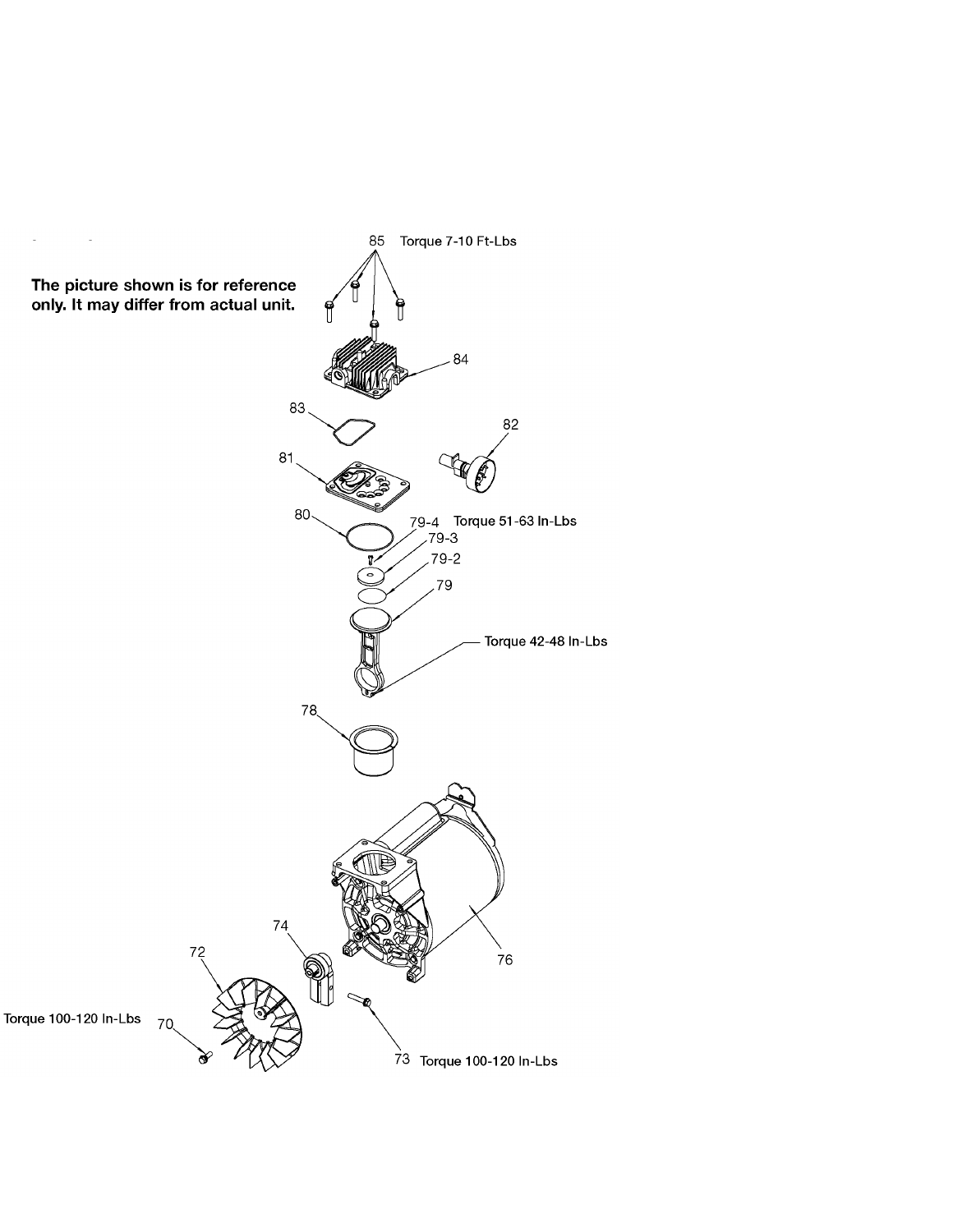## **Parts List for 919-16731 Type 0**

| Item Number    | Part Number        | Description                 | <b>Qty Required</b> |
|----------------|--------------------|-----------------------------|---------------------|
| $\mathbf{1}$   | $ACG-408$          | <b>ASSY FASTENER</b>        | $\overline{3}$      |
| $\overline{2}$ | N176201            | <b>SHROUD KIT</b>           | $\mathbf{1}$        |
| 3              | 91895680           | SCREW .250-20X.750 H        | $\overline{2}$      |
| $\overline{4}$ | $ACG-18$           | <b>CUP SADDLE MOUNT</b>     | $\overline{2}$      |
| 5              | CAC-1373           | <b>BUSHING FILTER RETAI</b> | $\mathbf{1}$        |
| 6              | D24233             | FILTER FOAM ROUND .7        | $\mathbf{1}$        |
| $\overline{7}$ | 5140118-36         | GRIP .875 DIA               | $\mathbf{1}$        |
| 8              | AC-0609            | <b>HANDLE P/L PAINTED</b>   | $\mathbf{1}$        |
| 9              | SSP-6021           | <b>BUSHING REDUCER 1/8-</b> | $\mathbf{1}$        |
| 10             | 33821-00           | <b>BUSHING</b>              | $\mathbf{1}$        |
| 10             | 438010040063       | <b>HEYCO BUSHINGS</b>       | $\mathbf{1}$        |
| 11             | Z-D27212           | GAUGE 200PSI .125NPT        | $\mathbf{1}$        |
| 14             | Z-D23361           | <b>SWITCH PRES 4PORT 12</b> | $\mathbf{1}$        |
| 15             | D <sub>20114</sub> | <b>VALVE SAFETY 175 .25</b> | $\mathbf{1}$        |
| 16             | SSW-7385           | <b>BUSHING STRAIN RELIE</b> | $\mathbf{1}$        |
| 17             | SUDL-413-2         | ASSY CORD POWER ST          | $\mathbf{1}$        |
| 19             | <b>SSP-480</b>     | NIPPLE 1/4-18 NPT X         | $\mathbf{1}$        |
| 20             | N053094            | <b>NIPPLE</b>               | $\mathbf{1}$        |
| 21             | $AC-0630$          | <b>TUBE PRESSURE RELIEF</b> | $\mathbf{1}$        |
| 22             | N008792            | <b>REGULATOR RPR KIT</b>    | 1                   |
| 22             | D27253             | REGULATOR 4PORT P2 L        | $\bf{l}$            |
| 23             | A19513             | <b>BODY QC .250 IND .25</b> | 1                   |
| 24             | N286039            | <b>DRAIN VALVE</b>          | 1                   |
| 25             | 000000-00          | No Longer Available         | 1                   |
| 26             | SSP-7811           | <b>ASSY NUT SLEEVE 1/4</b>  | $\overline{2}$      |
| 27             | A19712             | VALVE CHECK 1/2NPT X        | 1                   |
| 28             | <b>SSF-981</b>     | SCREW .250-14X.500 H        | $\mathbf{1}$        |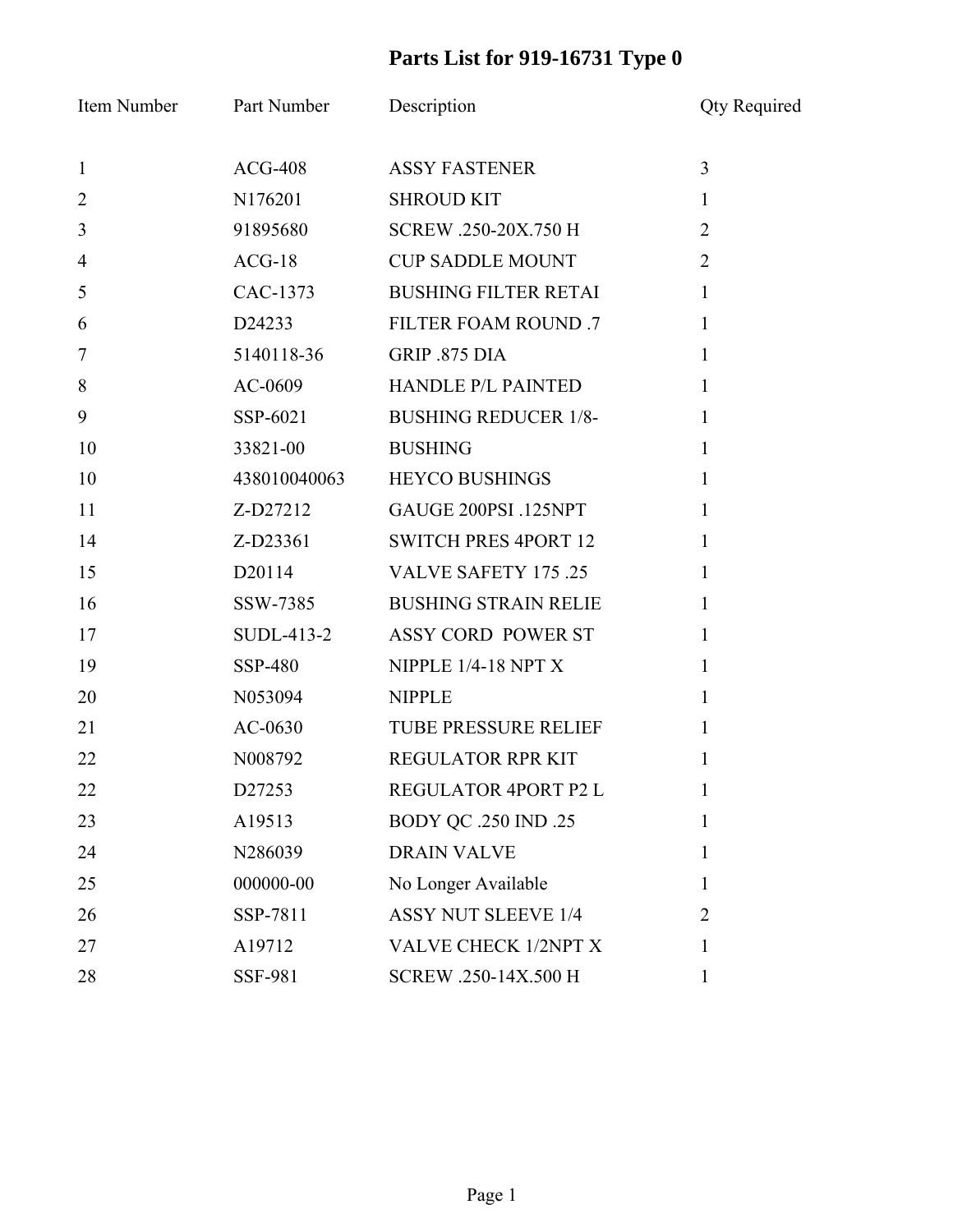## **Parts List for 919-16731 Type 0**

| Item Number | Part Number | Description                 | <b>Qty Required</b> |
|-------------|-------------|-----------------------------|---------------------|
| 29          | 000000-00   | No Longer Available         | $\mathbf{1}$        |
| 30          | N176201     | <b>SHROUD KIT</b>           | $\mathbf{1}$        |
| 30          | 000000-00   | No Longer Available         | $\mathbf{1}$        |
| 31          | SSP-7813    | <b>ASSY NUT SLEEVE 3/8</b>  | $\mathbf{1}$        |
| 32          | AC-0774     | <b>ISOLATOR 3PT MOUNT 6</b> | 3                   |
| 33          | $AC-0292$   | TUBE OUTLET .375OD          | $\mathbf{1}$        |
| 34          | SSP-7821-1  | <b>NUT .563-18 UNF HEX</b>  | $\mathbf{1}$        |
| 35          | SSG-3105    | ORING 306/296ID 073/        | $\mathbf{1}$        |
| 36          | 000000-00   | No Longer Available         | $\mathbf{1}$        |
| 45          | LA-3069     | <b>LABEL CRAFTSMAN</b>      | $\mathbf{1}$        |
| 46          | LA-3027     | <b>LABEL DRAIN TANK ENG</b> | 1                   |
| 47          | LA-3108     | <b>LABEL HOT SURFACE EN</b> | 1                   |
| 48          | SST-107     | <b>BUMPER RECESSED RUBB</b> | $\overline{2}$      |
| 49          | SSF-630     | SCREW .250-20X1.50 H        | $\overline{2}$      |
| 50          | A13282      | <b>LABEL APP DUTY SEARS</b> | 1                   |
| 51          | D23138      | WHEEL 9 BLACK SEMI-P        | $\overline{2}$      |
| 52          | $CAC-60$    | BOLT .375-16X2.25 UN        | $\overline{2}$      |
| 53          | SSF-8080-ZN | NUT .375-16 UNC-2B H        | $\overline{2}$      |
| 70          | SSF-586     | SCREW .250-20X.750 U        | $\mathbf{1}$        |
| 72          | AC-0108     | <b>FAN 5.75 DIA</b>         | 1                   |
| 73          | SSF-615     | SCREW .250-20X1.25 U        | 1                   |
| 74          | Z-AC-0140   | <b>ASSY ECCENTRIC BEARI</b> | 1                   |
| 76          | 000000-00   | No Longer Available         | 1                   |
| 78          | KK-4835     | KIT CONNECTING ROD L        | 1                   |
| 79          | KK-4835     | KIT CONNECTING ROD L        | 1                   |
| 79          | CAC-248-2   | <b>RING COMPRESSION</b>     | 1                   |
| 79          | $ACG-29$    | CAP CONNECTING ROD C        | 1                   |